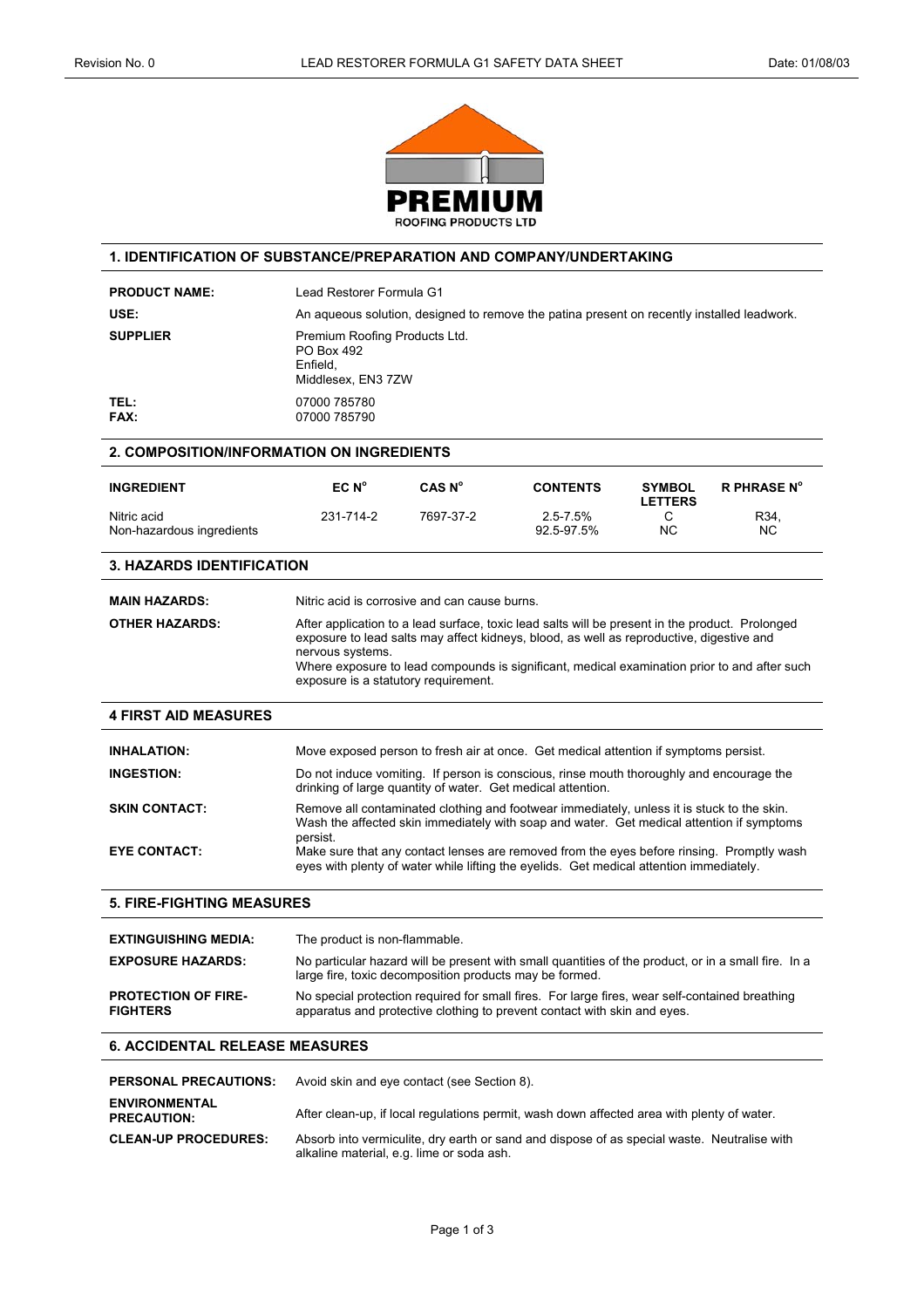| <b>7. HANDLING AND STORAGE</b>                                                                                                 |                                                                                                                                                                                                                                                                                                                                      |                               |  |        |                               |
|--------------------------------------------------------------------------------------------------------------------------------|--------------------------------------------------------------------------------------------------------------------------------------------------------------------------------------------------------------------------------------------------------------------------------------------------------------------------------------|-------------------------------|--|--------|-------------------------------|
| <b>HANDLING PRECAUTIONS:</b>                                                                                                   | Avoid skin or eye contact. Avoid breathing vapours.<br>Observe normal hygiene precautions when handling product prior to use.<br>After use on leadwork, lead salts will be present in the applied product. Precautions in<br>handling and disposal should therefore be based on the toxic nature of these salts (see<br>Section 13). |                               |  |        |                               |
| <b>STORAGE PRECAUTIONS:</b>                                                                                                    | Store in a cool, dry place. Keep out of reach of children.                                                                                                                                                                                                                                                                           |                               |  |        |                               |
| <b>8. EXPOSURE CONTROLS/PERSONAL PROTECTION</b>                                                                                |                                                                                                                                                                                                                                                                                                                                      |                               |  |        |                               |
|                                                                                                                                |                                                                                                                                                                                                                                                                                                                                      |                               |  |        |                               |
| <b>EXPOSURE LIMIT VALUES:</b>                                                                                                  | CAS N <sup>o</sup><br><b>INGREDIENT</b><br>LTEL (8 hrs TWA)<br>Nitric acid.<br>7697-37-2<br>2 ppm                                                                                                                                                                                                                                    |                               |  |        | <b>STEL (15 min)</b><br>4 ppm |
| <b>VENTILATION:</b>                                                                                                            | Provide adequate general and local exhaust ventilation.                                                                                                                                                                                                                                                                              |                               |  |        |                               |
| <b>RESPIRATORY</b><br><b>PROTECTION:</b><br><b>HAND PROTECTION:</b>                                                            | Avoid direct inhalation, otherwise no special measures necessary.                                                                                                                                                                                                                                                                    |                               |  |        |                               |
| <b>EYE PROTECTION:</b>                                                                                                         | Wear gloves made of butyl rubber.<br>Use approved safety goggles or face shield.                                                                                                                                                                                                                                                     |                               |  |        |                               |
| <b>SKIN PROTECTION:</b>                                                                                                        | Observe good standards of personal hygiene. Wash at the end of each work period and                                                                                                                                                                                                                                                  |                               |  |        |                               |
|                                                                                                                                | before eating, drinking, using the toilet or smoking.                                                                                                                                                                                                                                                                                |                               |  |        |                               |
| <b>9. PHYSICAL AND CHEMICAL PROPERTIES</b>                                                                                     |                                                                                                                                                                                                                                                                                                                                      |                               |  |        |                               |
| <b>APPEARANCE:</b>                                                                                                             | Clear liquid                                                                                                                                                                                                                                                                                                                         | <b>ODOUR:</b>                 |  | Acidic |                               |
| <b>RELATIVE DENSITY:</b>                                                                                                       | 1.06-1.08 @ 20°C                                                                                                                                                                                                                                                                                                                     | <b>SOLUBILITY (in water):</b> |  |        | Completely miscible in water. |
| <b>10 STABILITY AND REACTIVITY</b>                                                                                             |                                                                                                                                                                                                                                                                                                                                      |                               |  |        |                               |
| <b>STABILITY:</b>                                                                                                              | Stable under normal conditions. Stable at room temperature.                                                                                                                                                                                                                                                                          |                               |  |        |                               |
| <b>CONDITIONS TO AVOID:</b>                                                                                                    | Avoid contact with alkalis.                                                                                                                                                                                                                                                                                                          |                               |  |        |                               |
| <b>MATERIALS TO AVOID:</b>                                                                                                     | Will react with some lead compounds.                                                                                                                                                                                                                                                                                                 |                               |  |        |                               |
| <b>HAZARDOUS</b>                                                                                                               |                                                                                                                                                                                                                                                                                                                                      |                               |  |        |                               |
| <b>DECOMPOSTION</b><br><b>PRODUCTS:</b>                                                                                        | Nitrous oxides.                                                                                                                                                                                                                                                                                                                      |                               |  |        |                               |
| <b>11. TOXICOLOGICAL INFORMATION</b>                                                                                           |                                                                                                                                                                                                                                                                                                                                      |                               |  |        |                               |
| <b>INHALATION:</b>                                                                                                             | May cause irritation to the respiratory system.                                                                                                                                                                                                                                                                                      |                               |  |        |                               |
| <b>INGESTION:</b>                                                                                                              | May cause internal burns if taken by mouth.                                                                                                                                                                                                                                                                                          |                               |  |        |                               |
| <b>SKIN CONTACT:</b>                                                                                                           | May cause burns                                                                                                                                                                                                                                                                                                                      |                               |  |        |                               |
| <b>EYE CONTACT:</b>                                                                                                            | May cause burns.                                                                                                                                                                                                                                                                                                                     |                               |  |        |                               |
|                                                                                                                                | Not listed as being carcinogenic, mutagenic or as having teratogenic effects.                                                                                                                                                                                                                                                        |                               |  |        |                               |
| <b>12. ECOLOGICAL INFORMATION</b>                                                                                              |                                                                                                                                                                                                                                                                                                                                      |                               |  |        |                               |
| <b>MOBILITY:</b>                                                                                                               | Readily absorbed into soil. Soluble in water.                                                                                                                                                                                                                                                                                        |                               |  |        |                               |
| <b>PERSISTENCE AND</b><br><b>DEGRADABILITY:</b>                                                                                | Biodegradable in unused form.                                                                                                                                                                                                                                                                                                        |                               |  |        |                               |
| <b>BIOACCUMULATIVE</b><br><b>POTENTIAL:</b>                                                                                    | Unlikely to bio-accumulate on the basis of water solubility.                                                                                                                                                                                                                                                                         |                               |  |        |                               |
| <b>OTHER ADVERSE</b>                                                                                                           | Harmful effect due to pH shift. Will contain lead salts after use on lead sheet, so should not be                                                                                                                                                                                                                                    |                               |  |        |                               |
| <b>EFFECTS:</b>                                                                                                                | allowed to enter the environment in this state.                                                                                                                                                                                                                                                                                      |                               |  |        |                               |
| <b>13. DISPOSAL CONSIDERATIONS</b>                                                                                             |                                                                                                                                                                                                                                                                                                                                      |                               |  |        |                               |
| <b>WASTE FROM RESIDUES:</b><br>Dispose of used material as special waste. Neutralise with alkaline material, e.g. lime or soda |                                                                                                                                                                                                                                                                                                                                      |                               |  |        |                               |
| <b>CONTAMINATED</b><br><b>PACKAGING:</b>                                                                                       | ash, before disposal.<br>Neutralise with alkaline material, e.g. lime or soda ash, before disposal.                                                                                                                                                                                                                                  |                               |  |        |                               |
|                                                                                                                                |                                                                                                                                                                                                                                                                                                                                      |                               |  |        |                               |